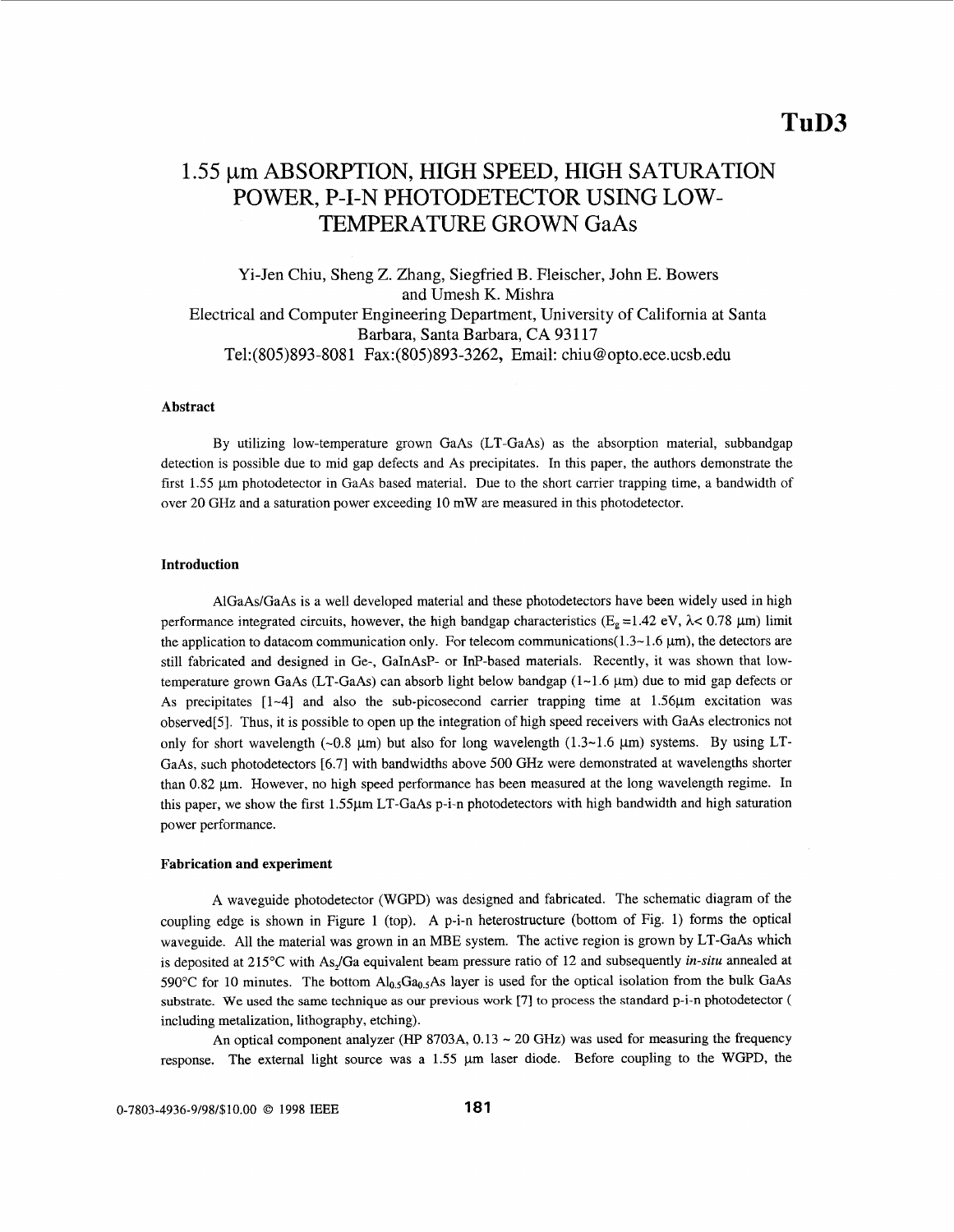modulated light was amplified by an EDFA and filtered by an optical filter centered at  $1.55 \mu m$ . The generated microwave signal was collected by a microwave probe.



Fig. 1 (Top) the facet view of p-i-n photodetector, (bottom) the material growth structure.

## **Result and discussion**

Two photodetectors (denoted **A** and B) with hfferent lengths were fabricated and characterized. As shown in Fig.2, photodetector A (2 $\mu$ m wide and 35 $\mu$ m long) exhibits a flat frequency response within 2dB from D.C. to 20GHz. The response showed the same frequency dependence for various optical excitation powers ranging from 0.75 to 11 mW. And also, the quadratic relation ( insert of Fig.2) between microwave and optical power indicates the photocurrent has linear dependence on optical power up to 2OGHz. In the D.C. measurement, **2s** shown in Fig.3, the optical power dependent photocurrent at different optical wavelengths ( $0.82 \mu m$  and  $1.54 \mu m$ ) shows a quite different saturation properties. The long wavelength shows linear detection, but the short wavelength one easily turns out to be saturated after 500  $\mu$ W. However, low external quantum efficiency of 0.1% was measured. The reasons for this low efficiency are the low absorption coefficient combined with the short device length. To improve the efficiency, photodetector B (2pm wide and 300pm long) was fabricated. **A** quantum efficiency of 1% was obtained due to longer device (the internal quantum efficiency will be around 3% after extracting the coupling loss). The frequency response and the theoretical expectation (solid curve) are shown in Fig.4. The dependence of the frequency response on the excitation power shows -4dB rolloff at 2OGHz. It is very important to note that there are no power saturation effect up to 11 mW. The measured microwave loss is around 3.5 **dB** at 2OGHz. Therefore, in such a long device, the microwave loss is responsible for the bandwidth limit.

It is essential to understand the limit in performance of these devices. We used a distributed photocurrent model to fit the frequency response (solid curve of Fig.4). The distributed photogenerated charge is excited as light travels through the waveguide, where the model includes the velocity mismatching between the optical wave and microwave, the carrier trapping time in LT-GaAs and microwave loss and boundary reflection of the input and output ends. The response shows little dependence on the carrier trapping times for values from 100 fs to 1 ps. It reveals that the major factor affecting the bandwidth is not the trapping time. The measured microwave loss has a 3.5 **dB** drop up to 20GHz and the velocity mismatch factor ( $v_{\text{optical}}/v_{\text{microwave}}$ ) is ~2. The loss and velocity mismatch are responsible for the limited bandwidth.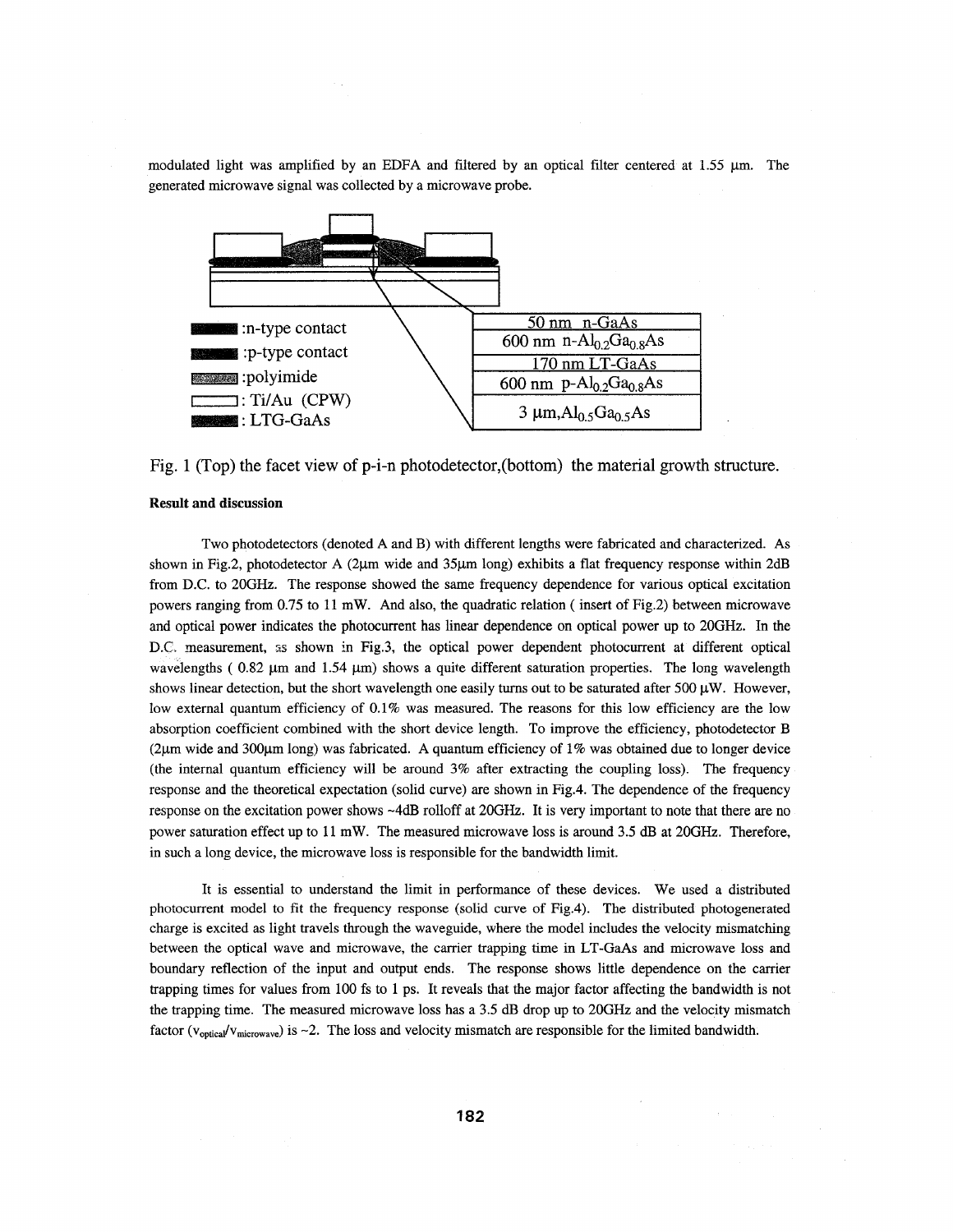

Fig. 2 Frequency response of photodetector A (30  $\mu$ m long). The insert shows the quadratic relation between the microwave power and optical power.



Fig. **3** D.C. photocurrent response of photodetector  $A$  (30  $\mu$ m long) with different optical power at  $0.82$  and  $1.54 \mu m$  optical wavelengths. The long wavelength detection shows a much higher saturation power.

## **Summary**

In summary, we have successfully fabricated a novel GaAs-based p-i-n photodetector operating at 1.55  $\mu$ m. The high speed (above 20 GHz) and high saturation power (above 10 mW) characteristics show that this kind of photodetector has potential application in the fields of long-wavelength-optical-fiber communication and for integration with GaAs integrated circuits.

### **Acknowledgments**

The authors would like to thank AFOSR/PRET and DARPA Ultraphotonics projects for supporting this research.

### **Reference**

[1]A. Srinivasan, K. Sadra, **J.C.** Campbell, and B.G. Streetman, "Influence of growth temperatures on the photoresponse of low temperature grown GaAs:As p-i-n diodes".,J. *of Electronic Materials,* V01.22, n0.12, pp.1457-1459, 1993